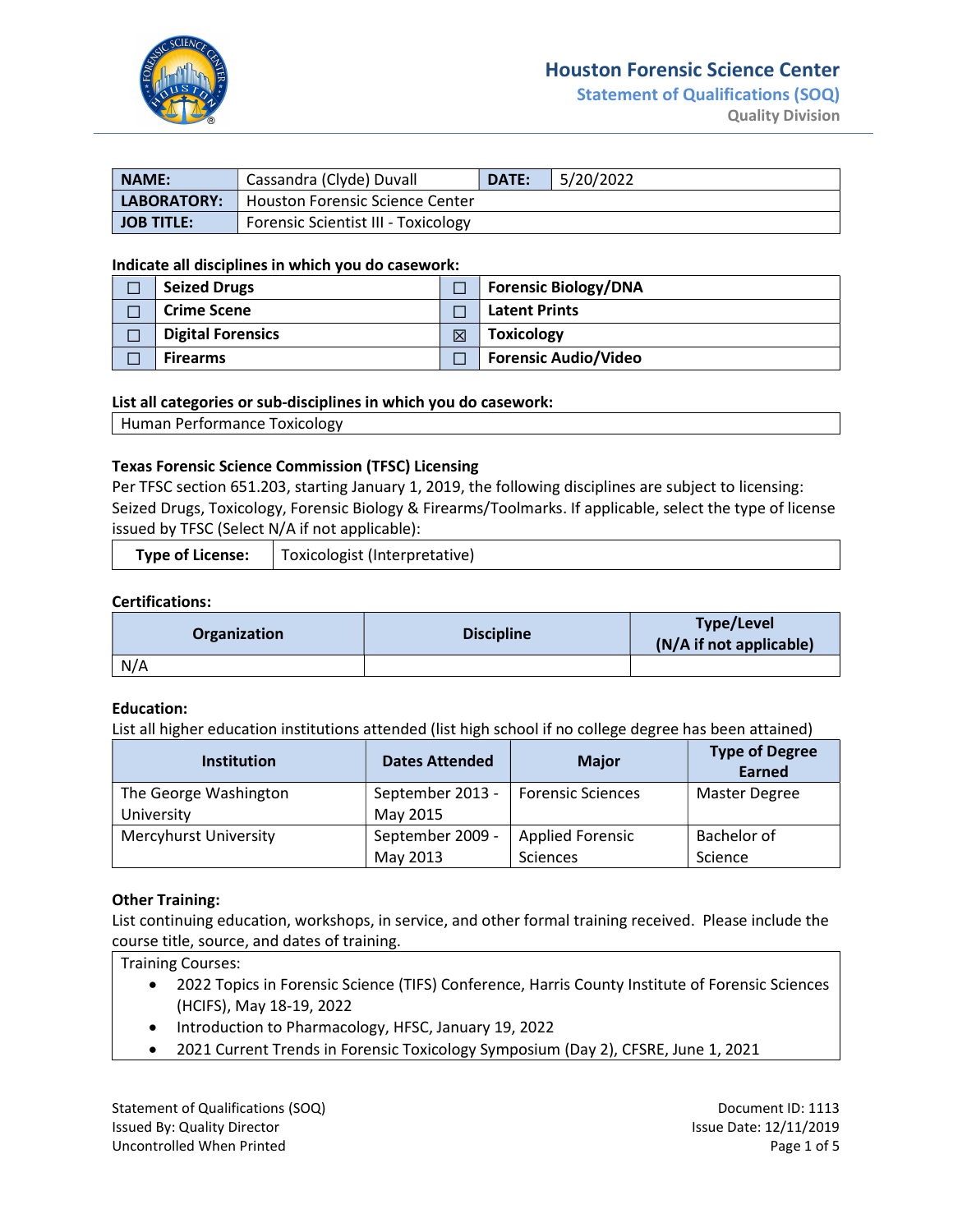

# Houston Forensic Science Center

Statement of Qualifications (SOQ) Quality Division

- 2020 TIAFT Educational Symposium (Days 1, 2 and 3) Archival, CFSRE, December 21-22, 2020
- FSC Mandatory Legal and Professional Responsibility Course, TFSC, October 29, 2020
- 2020 SOFTember Virtual Scientific Sessions, SOFT, September 9-30, 2020
- 2020 Current Trends in Forensic Toxicology Symposium (Days 3, 4 and 5), CFSRE, June 10-12, 2020
- Leading Innovative Change, Cuyahoga County HR OED and Training, March 20, 2019
- Mass Spectral Interpretation, FSIO, July 28, 2016
- Expert Testimony Training for the Prosecutor and Scientist I and II, ForensicED, May 3, 2016
- ICS for Single Resources and Initial Action Incident (IS-00200.b), FEMA, December 3, 2015
- Introduction to Incident Command System (IS-00100.b), FEMA, December 3, 2015
- Law 101: Legal Guide for the Forensic Expert, NIJ, November 17, 2015
- National Incident Management System (NIMS) An Introduction (IS-00700.a), FEMA, November 2, 2015
- To Hell and Back: The Ethics of Stewardship and the Stewardship of Ethics, ForensicED, October 23, 2015

Workshops:

- Borkenstein Alcohol Course, Virtual, May 18-20 and 25-27, 2021
- A New Realm of Novel Psychoactive Substance (NPS) Opioids and NPS Benzodiazepines— Analytical and Interpretive Considerations, AAFS Annual Meeting, Virtual, February 16, 2021
- Ethanol in Forensic Casework: Strategies for Analysis and Interpretation, AAFS Annual Meeting, Baltimore, MD, February 19, 2019
- A Decade Later: The State of Florida Vs. Casey Anthony Revisited Truth? Justice? Both? Neither?, AAFS Annual Meeting, Baltimore, MD, February 18, 2019
- Advanced Medicolegal Forensic Series, Cuyahoga County Medical Examiner's Office, June 11- 15, 2018
- Forensic Drug Chemistry Seminar, DEA Special Testing and Research Laboratory, Dulles, VA, June 4-9, 2017
- Alcohol and Drugs of Abuse Affecting the Central Nervous System: Pharmacology, Toxicology, and Impairment, SOFT Regional Workshop, Dayton, OH, August 29-30, 2016
- Medicolegal Death Scene Investigation, Cuyahoga County Medical Examiner's Office, March 7-9, 2016
- Drug Facilitated Sexual Assault (DFSA), SOFT Regional Workshop, Washington, DC, August 11- 12, 2014

Meetings:

- American Academy of Forensic Sciences 73rd Annual Scientific Meeting, Virtual, February 12- 19, 2021
- Midwest Assoc. for Toxicology & Therapeutic Drug Monitoring Meeting, Cleveland, OH, April 4-5, 2019
- American Academy of Forensic Sciences 71st Annual Scientific Meeting, Baltimore, MD, February 18-23, 2019
- Midwest Assoc. for Toxicology & Therapeutic Drug Monitoring Meeting, Indianapolis, IN, April 12-13, 2018

Statement of Qualifications (SOQ) Statement ID: 1113 Issued By: Quality Director **Issue Date: 12/11/2019** Issue Date: 12/11/2019 Uncontrolled When Printed **Page 2 of 5** and 2 of 5 and 2 of 5 and 2 of 5 and 2 of 5 and 2 of 5 and 2 of 5 and 2 of 5 and 2 of 5 and 2 of 5 and 2 of 5 and 2 of 5 and 2 of 5 and 2 of 5 and 2 of 5 and 2 of 5 and 2 of 5 and 2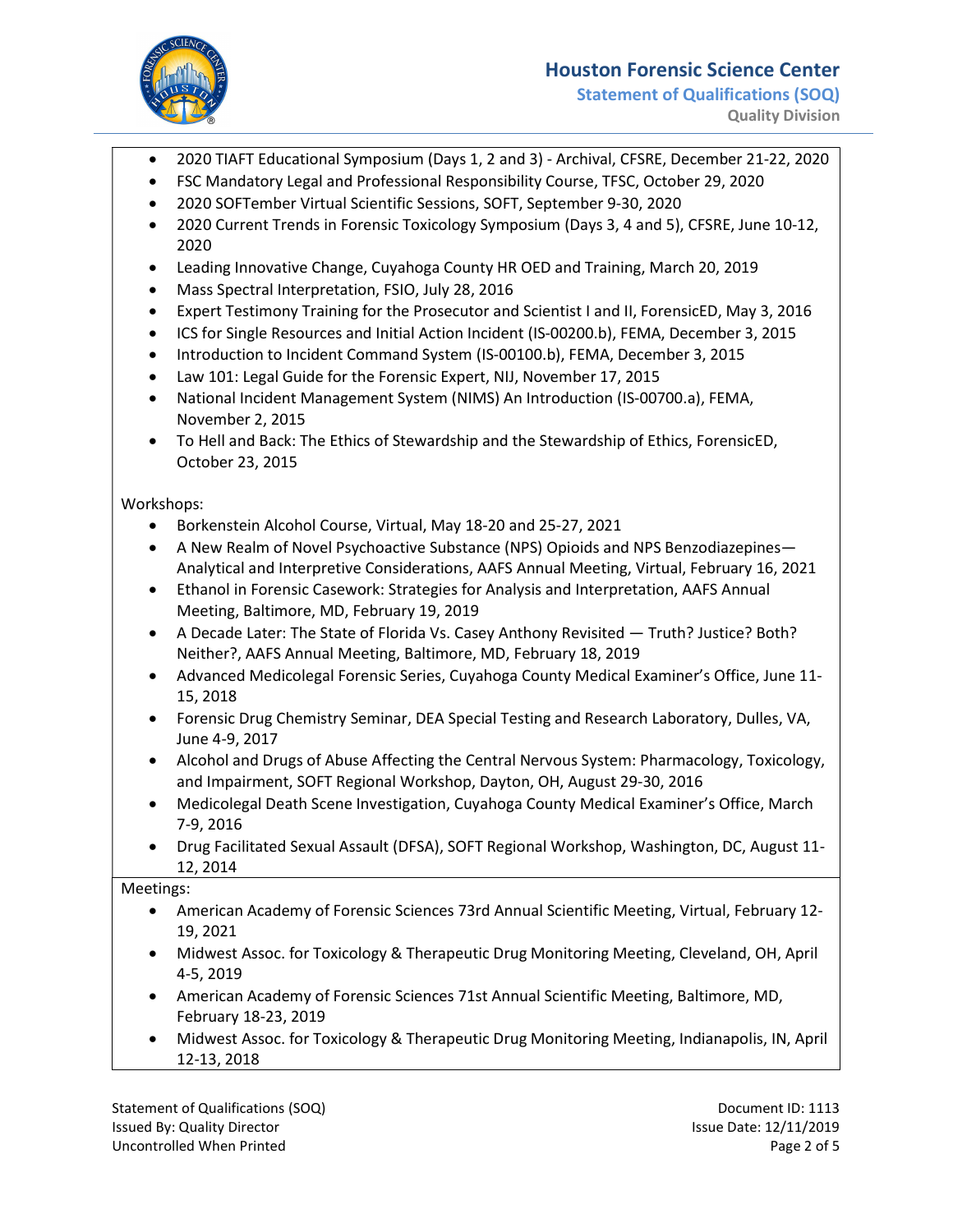

- American Academy of Forensic Sciences 68th Annual Scientific Meeting, Las Vegas, NV, February 22-27, 2016
- American Academy of Forensic Sciences 65th Annual Scientific Meeting, Washington, DC, February 18-23, 2013

## Courtroom Experience:

List the disciplines/sub-disciplines in which you have testified as an expert witness and indicate over what time period and approximately how many times you have testified in each.

| <b>Discipline or Sub-Discipline</b> | <b>Time Period</b>          | <b>Times Testified</b> |
|-------------------------------------|-----------------------------|------------------------|
| Human Performance Toxicology        | October 2015 - October 2020 |                        |

### Professional Affiliations:

List any professional organizations of which you are or have been a member. Indicate any office(s) or positions held and the dates of these activities.

| Organization                                                               | <b>Member Status &amp; Position(s) Held</b> | <b>Dates of Membership</b> |
|----------------------------------------------------------------------------|---------------------------------------------|----------------------------|
| American Academy of Forensic                                               | <b>Toxicology Member</b>                    | 2022-Present               |
| <b>Sciences</b>                                                            |                                             |                            |
|                                                                            | <b>Toxicology Associate Member</b>          | 2018-2022                  |
|                                                                            | <b>Toxicology Trainee Affiliate</b>         | 2016-2018                  |
|                                                                            | <b>Toxicology Student Affiliate</b>         | 2013-2016                  |
| Society of Forensic Toxicologists                                          | <b>Associate Member</b>                     | 2016-Present               |
|                                                                            | <b>Student Member</b>                       | 2014-2016                  |
| Midwest Association for Toxicology &<br><b>Therapeutic Drug Monitoring</b> | Member                                      | 2016-2021                  |

### Employment History:

List all scientific or technical positions held, particularly those related to forensic science. List current position first. Be sure to indicate employer and give a brief summary of duties. Please list your dates of employment by month and year.

| <b>Job Title:</b>                                                                                | <b>Forensic Scientist</b>                    | <b>Dates of Employment:</b> | January 2022 - Present |  |
|--------------------------------------------------------------------------------------------------|----------------------------------------------|-----------------------------|------------------------|--|
|                                                                                                  | III - Toxicology                             |                             |                        |  |
| Employer:                                                                                        | Houston Forensic Science Center, Houston, TX |                             |                        |  |
| Provide a brief description of duties below:                                                     |                                              |                             |                        |  |
| Performing same duties as Forensic Scientist II - Toxicology and reviewing LC-MS/MS confirmation |                                              |                             |                        |  |
| batch data                                                                                       |                                              |                             |                        |  |

| <b>Job Title:</b>                                                                              | <b>Forensic Scientist II</b>                 | <b>Dates of Employment:</b> | October 2020 - |  |
|------------------------------------------------------------------------------------------------|----------------------------------------------|-----------------------------|----------------|--|
|                                                                                                | - Toxicology                                 |                             | January 2022   |  |
| Employer:                                                                                      | Houston Forensic Science Center, Houston, TX |                             |                |  |
| Provide a brief description of duties below:                                                   |                                              |                             |                |  |
| Performed ELISA drug screen and LC-MS/MS confirmation on forensic samples, reviewed ELISA drug |                                              |                             |                |  |
| screen batch data, drafted case reports, and testified in court                                |                                              |                             |                |  |

Statement of Qualifications (SOQ) Statement ID: 1113 Issued By: Quality Director **Issue Date: 12/11/2019** Issue Date: 12/11/2019 Uncontrolled When Printed **Page 3 of 5** and 2 of 5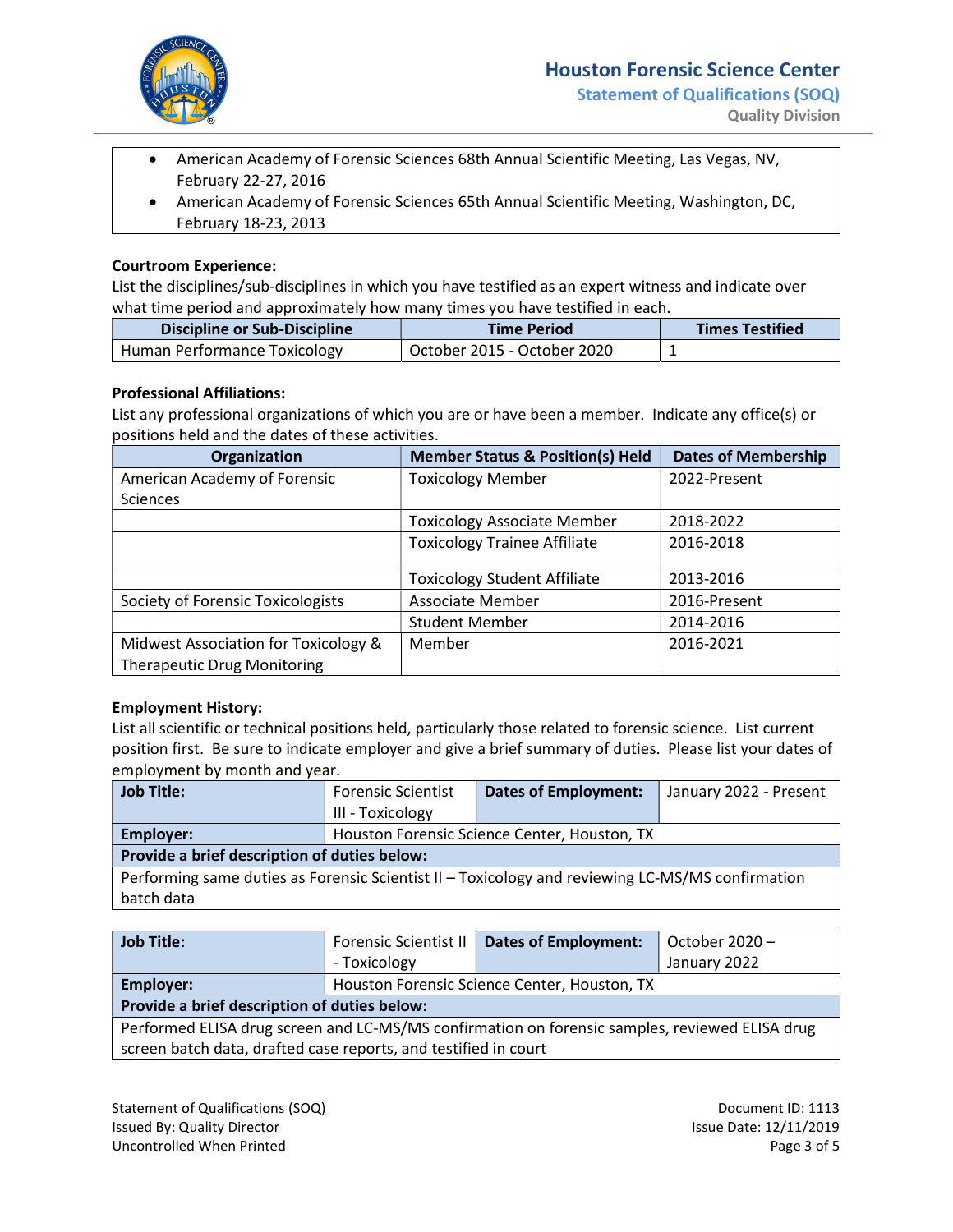

Statement of Qualifications (SOQ)

| <b>Job Title:</b>                                                                                 | <b>Forensic Scientist II</b>                 | <b>Dates of Employment:</b>                              | June 2018 - October |  |  |
|---------------------------------------------------------------------------------------------------|----------------------------------------------|----------------------------------------------------------|---------------------|--|--|
|                                                                                                   | - Toxicology                                 |                                                          | 2020                |  |  |
| Employer:                                                                                         |                                              | Cuyahoga County Medical Examiner's Office, Cleveland, OH |                     |  |  |
|                                                                                                   | Provide a brief description of duties below: |                                                          |                     |  |  |
| Performed various analyses on forensic samples using GC-MS and LC-MS/MS, reviewed data            |                                              |                                                          |                     |  |  |
| assembled by fellow analysts, reviewed final toxicology lab reports, supported the QA/QC manager, |                                              |                                                          |                     |  |  |
| coordinated supply orders for the laboratory, conducted research and aided in the development of  |                                              |                                                          |                     |  |  |
| new laboratory methods, including a Orbitrap LC-MS/MS method                                      |                                              |                                                          |                     |  |  |
|                                                                                                   |                                              |                                                          |                     |  |  |

| <b>Job Title:</b>                                                                                    | <b>Forensic Scientist I</b>                              | <b>Dates of Employment:</b> | October 2015 - June |  |
|------------------------------------------------------------------------------------------------------|----------------------------------------------------------|-----------------------------|---------------------|--|
|                                                                                                      | - Toxicology                                             |                             | 2018                |  |
| Employer:                                                                                            | Cuyahoga County Medical Examiner's Office, Cleveland, OH |                             |                     |  |
| Provide a brief description of duties below:                                                         |                                                          |                             |                     |  |
| Performed volatiles assay by HSGC-FID, alkaline drug screen and confirmation in blood samples by GC- |                                                          |                             |                     |  |
| MS, cocaine and metabolites confirmation in blood and urine samples by GC-MS, and ELISA 15-panel     |                                                          |                             |                     |  |
| drug screen                                                                                          |                                                          |                             |                     |  |

| <b>Job Title:</b>                                                                               | Forensic                                             | <b>Dates of Employment:</b> | February 2015 - |  |
|-------------------------------------------------------------------------------------------------|------------------------------------------------------|-----------------------------|-----------------|--|
|                                                                                                 | Toxicologist                                         |                             | September 2015  |  |
| Employer:                                                                                       | Office of the Chief Medical Examiner, Washington, DC |                             |                 |  |
| Provide a brief description of duties below:                                                    |                                                      |                             |                 |  |
| Facilitated the method development and validation of a DC Department of Transportation (DDOT)   |                                                      |                             |                 |  |
| grant-funded LC-MS/MS project, performed ELISA drug screen and volatiles assay by HSGC-FID, and |                                                      |                             |                 |  |
| accessioned samples                                                                             |                                                      |                             |                 |  |

### Other Qualifications:

List below any scientific papers authored or co-authored and/or scientific presentations given, research in which you have been involved, academic or teaching positions you have held, and any other information you consider relevant to your qualification as a forensic scientist.

## Publications:

- S. Sofalvi, E.S. Lavins, I.T. Brooker, C.K. Kaspar, J. Kucmanic, C.D. Mazzola, C.L. Mitchell-Mata, C.L. Clyde, R.N. Rico, L.G. Apollonio, C. Goggin, B. Marshall, D. Moore and T.P. Gilson, "Unique Structural/Stereo-Isomer and Isobar Analysis of Novel Fentanyl Analogues in Postmortem and DUID Whole Blood by UHPLC–MS-MS" Journal of Analytical Toxicology, 2019, 1-15, Special Issue
- C. Clyde, S. Blake, S. O'Brien, I. Igwilo, and I.S. Lurie, "Application of Mixed-Mode Ultra High-Performance Liquid Chromatography to Forensic Drug Analysis" Analytical Methods, 2015, 7, 9763-9772

Presentations:

 C. Clyde. "GC-MS Method Development and Validation Basics and Advances: Instrument Optimization." 2021 Current Trends in Forensic Toxicology Symposium, June 1, 2021, Virtual.

Statement of Qualifications (SOQ) Statement ID: 1113 Issued By: Quality Director **Issue Date: 12/11/2019** Issue Date: 12/11/2019 Uncontrolled When Printed **Page 4 of 5** and 2012 12:00 Page 4 of 5